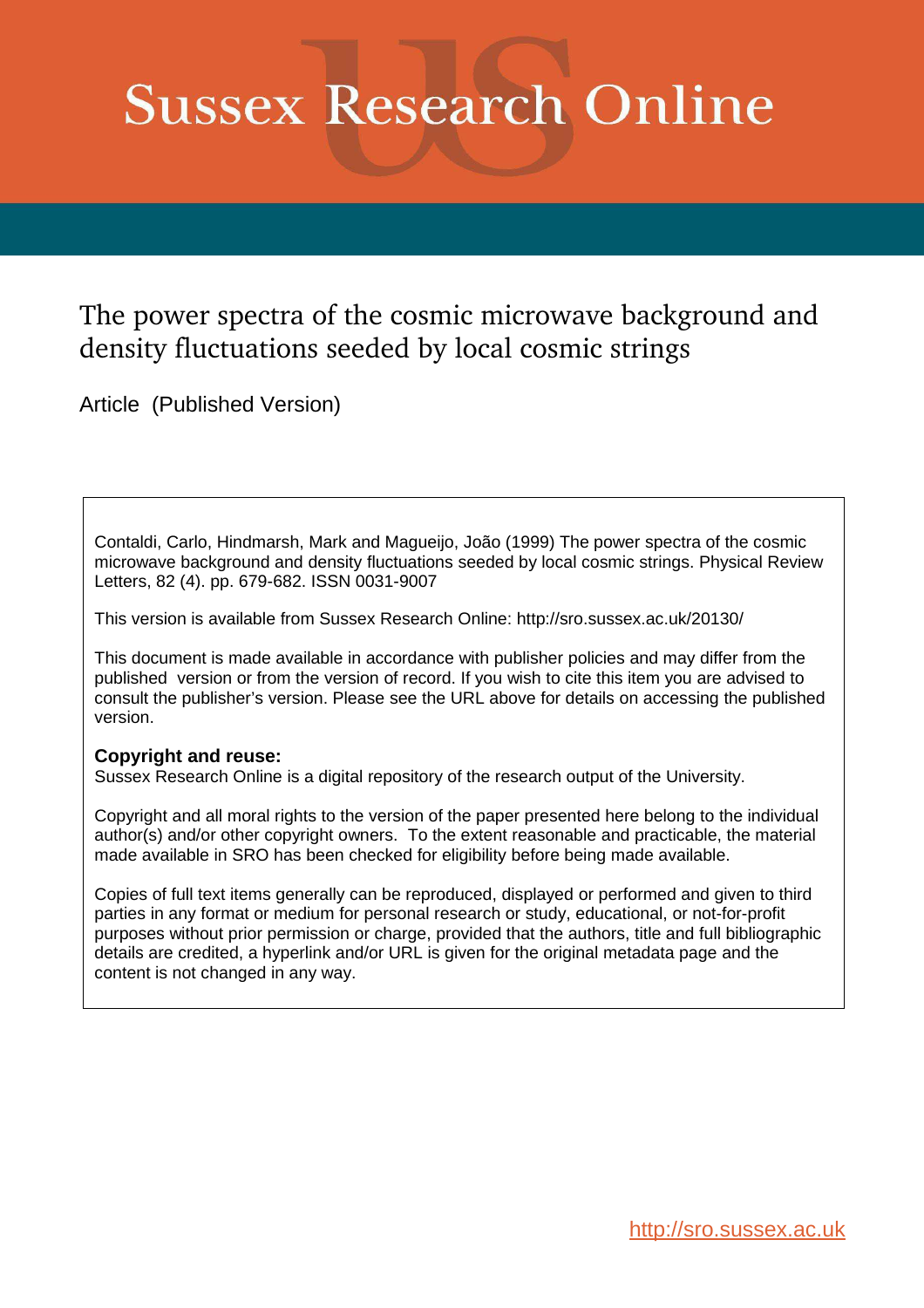## **Power Spectra of the Cosmic Microwave Background and Density Fluctuations Seeded by Local Cosmic Strings**

Carlo Contaldi,<sup>1</sup> Mark Hindmarsh,<sup>2</sup> and João Magueijo<sup>1</sup>

<sup>1</sup>*Theoretical Physics, The Blackett Laboratory, Imperial College, Prince Consort Road, London, SW7 2BZ, United Kingdom*

<sup>2</sup>*Centre for Theoretical Physics, University of Sussex, Brighton BN1 9QJ, United Kingdom*

(Received 19 August 1998)

We compute the power spectra in the cosmic microwave background and cold dark matter (CDM) fluctuations seeded by strings, using the largest string simulations performed so far. We find that local strings differ from global defects in that the scalar components of the stress-energy tensor dominate over vector and tensor components. This result has far reaching consequences. We find that cosmic strings exhibit a single Doppler peak of acceptable height at high  $\ell$ . They also seem to have a less severe bias problem than global defects, although the CDM power spectrum in the "standard" cosmology is the wrong shape to fit large scale structure data. [S0031-9007(98)08249-0]

PACS numbers: 98.80.Cq, 98.65.Dx, 98.70.Vc

Recent times have witnessed unprecedented progress in mapping the cosmic microwave background (CMB) temperature anisotropy and the large scale structure (LSS) of the Universe. Predicting these observables in topological defect scenarios [1] has become a major challenge. In these theories, as the Universe cools down, high temperature symmetries are spontaneously broken. Remnants of the unbroken phase, called topological defects, may survive the transition, and later seed fluctuations in the CMB and LSS. The defect evolution is highly nonlinear, thereby complicating computations. Last year saw a number of computational breakthroughs in defect theories, partly related to improvements in computer technology. Most strikingly, the method described in [2] showed how one could glean from defect simulations all the information required to compute accurately CMB and LSS power spectra. This method was applied to theories based on global symmetries. Work on cosmic strings associated with gauged (or local) symmetries appeared at about the same time [3,4], but making use of rather different methods.

In this Letter we report on a calculation of the local cosmic string power spectrum, using the method of [2] applied directly to local string simulations. In this method the simulations are used uniquely for evaluating the twopoint functions (known as unequal time correlators, or UETCs) of the defects' stress-energy tensor. UETCs are all that are required for computing CMB and LSS power spectra. Furthermore, they are constrained by requirements of self-similarity (or scaling) and causality, which enable us to radically extend the dynamical range of simulations, a fact central to the success of the method.

We believe that our work has significant advantages over [3,4]. In [3] string simulations are used directly as sources for the cosmological perturbations. As the authors point out, this means that one is severely limited in dynamic range by the string simulation itself. The UETC method allows us to cover the full dynamic range required for CMB and LSS computations. In [4] one made use of an analytical model for strings, first proposed by one of the authors in [5]. Although the model has been shown to approximate some of the UETCs quite well [4,5], our direct use of string simulations is clearly an improvement. We show elsewhere [6] how the model misses some key features found in simulations.

Local strings have an extra complication over global defects, which stems from the fact that we are unable to simulate the underlying field theory. Instead, we approximate the true dynamics with linelike relativistic strings. This is thought to be reasonable for the large scale properties of the stress-energy tensor, but we do not have a good understanding of how the string network loses energy in order to maintain scaling. In any case, one must conserve the total energy momentum tensor, and so one is forced to make assumptions about which cosmological fluids pick up this deficit. It is often assumed that all the strings' energy and momentum is radiated into gravitational waves, approximated by a relativistic fluid. This is by no means certain, and it may well be that the energy and momentum is transferred to particles [7], and hence to the baryon, photon, and CDM components.

We explore these possibilities in this paper, and one of the main results is that the matter power spectrum is very sensitive to the assumptions made about string decay. In particular, it is possible to reduce the bias at  $100h^{-1}$  Mpc scale to 1.6, which runs against the current orthodoxy, that defects necessarily have a large bias at this scale. The shape of the CDM power spectrum is still glaringly different from the data [8]. Regardless of assumptions made on string decay products, we see a fairly distinctive peak in the CMB power spectrum, differing from [3,4] and from global defect theories, albeit with no secondary oscillations as expected.

We proceed to describe in detail our calculation. The unequal time correlators are defined as  $C_{\mu\nu,\alpha\beta}(k,\tau,\tau') \equiv$  $\langle \Theta_{\mu\nu}({\bf k}, \tau) \Theta_{\alpha\beta}^*({\bf k}, \tau') \rangle$  where  $\Theta_{\mu\nu}$  is the stress energy tensor, **k** is the wave vector, and  $\tau$  and  $\tau'$  are any two (conformal) times. The UETCs determine all other two-point functions, most notably CMB and LSS power spectra  $C_{\ell}$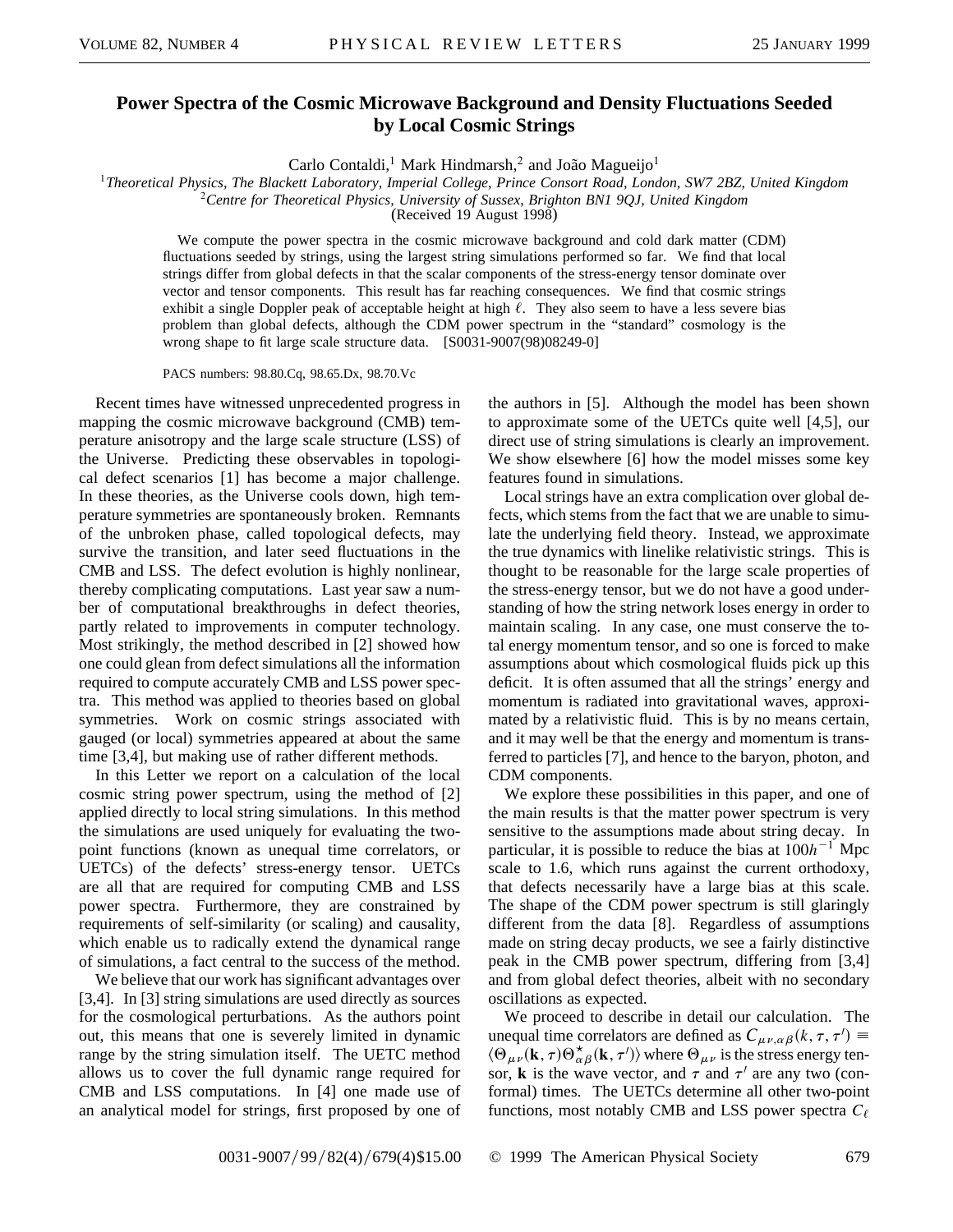and  $P(k)$ . Realistic UETCs have to be measured from defect simulations, although analytical modeling [4,5] gives insights into the observed forms.

We performed flat space cosmic string simulations using the algorithm described in [9]. We used a previously developed code [10] implementing this algorithm. Flat space codes achieve great efficiency and accuracy by neglecting the effect of Hubble damping on the network, and by restricting the strings to lie on a cubic lattice. They are thought to give a good quantitative picture of a real string network on large scales, although the overall string density is probably too high (an effect which will only affect the normalization  $G\mu$ ). Another weakness is that we cannot model the reduction in the string density at the radiationmatter transition. However, this is only a 25% effect in the *comoving* energy density (although it seems larger when quoted as physical density [1]), and from linearity we may expect an effect of the same order of magnitude in CMB and LSS. Should the effect be larger, some of our results may need revision.

We performed simulations in  $128^3$ ,  $256^3$ ,  $450^3$ , and  $600^3$ boxes, with a cutoff on the loop size of four links. To evaluate the UETCs from the simulations we selected times in the range  $0.1N \le t \le N/4$ , where *N* is the box size. In this range the UETC themselves tell us that we have lost memory of the initial conditions. Also the equal time correlators may be used to check that indeed we have scaling (as documented in [5,11]). Boundary effects, in this time range, are excluded by causality. For each of these times we compute and fast Fourier transform the string stress-energy tensor  $\Theta_{\mu\nu}$ . We then decompose the  $\Theta_{\mu\nu}(\mathbf{k}, \tau)$  modes into scalar, vector, and tensor (SVT) components (e.g., [12]). In [6] we show that there are only 14 independent UETCs. We compute them by crosscorrelating a target time in the middle of our time range with all other times, and averaging over several runs.

Scaling and causality impose powerful constraints on the correlators [13], and can be used to extend the dynamical range of the simulations. Scaling implies that  $C_{\mu\nu,\alpha\beta}(k,\tau,\tau') = c_{\mu\nu,\alpha\beta}(k\tau,k\tau')/\sqrt{\tau\tau'}$ . The scaling functions  $c_{\mu\nu,\alpha\beta}(k\tau, k\tau')$  can be found from simulations, although they are noisy in the  $k\tau$ ,  $k\tau' \approx 0$  region. Causality may be used to reduce the noise, as it implies that the real space correlators of the fluctuating part of  $\Theta_{\mu\nu}$  must be strictly zero for  $r > \tau + \tau'$ . Real space correlators  $C(r, \tau, \tau')$  may then be truncated at  $r > \tau + \tau'$ , and inverted into  $C(k, \tau, \tau')$ . This procedure completes our knowledge of the functions  $c_{\mu\nu,\alpha\beta}$  at  $k\tau \approx 0$ .

We will report details in [6], but a striking feature of our results is the dominance of  $\Theta_{00}$  over all other components. The string anisotropic stresses are in the predicted [14] ratios  $|\Theta^{\bar{S}}|^2$ : $|\Theta^{\gamma}|^2$ : $|\Theta^{\gamma}|^2$  of 3:2:4, as  $k\tau \to 0$ . However  $|\Theta_{00}|^2 \gg |\Theta^S|^2$ , and so scalars dominate over vectors and tensors. Also the energy density power spectrum rises from a white noise tail at  $k\tau \approx 0$  into a peak at  $k\tau \approx 20$ , after which it falls off. Subhorizon modes are therefore of great importance.

$$
c_{\mu\nu,\alpha\beta}(k\tau,k\tau')=\sum_i\lambda^{(i)}\nu_{\mu\nu}^{(i)}(k\tau)\nu_{\alpha\beta}^{(i)}(k\tau'),\quad (1)
$$

where  $\lambda^{(i)}$  are eigenvalues [1]. In general, defects are incoherent [15], which means that this matrix does not factorize into the product of two vectors  $v_{\mu\nu}(k\tau)v_{\alpha\beta}(k\tau')$ . Standard codes solving for CMB and LSS power spectra assume coherence. However, we see that an incoherent source may be represented as an incoherent sum of coherent sources. We may therefore feed each eigenmode into standard codes to find the  $C_{\ell}^{(i)}$  and  $P^{(i)}(k)$ associated with each mode. The series  $\sum_{i} \lambda^{(i)} C_{\ell}^{(i)}$  and  $\sum \lambda^{(i)} P^{(i)}(k)$  provide convergent approximations to the power spectra.

The response of radiation, neutrinos, CDM, and baryons to coherent sources may be computed with a Boltzmann code (see [16] for formalism). A popular and fast implementation is CMBFAST [17], which is accurate to about 1%. Sudden recombination approximation [18] codes are even faster, but only achieve about 5% accuracy. We experimented with an implementation of the sudden recombination approximation, a full Boltzmann code, and CMBFAST. We found that for all active perturbations tested our sudden recombination code never differs from the full Boltzmann code by more than 10% in  $C_{\ell}$  and 5% in  $P(k)$ . We have also reproduced the results in [2] with this code. Since the uncertainties in the string UETCs lead to much larger errors, we felt that a sudden recombination approximation was good enough.

A significant difference between current codes for simulating local cosmic strings and global defects is the former's lack of energy and momentum conservation. Long strings lose energy and momentum to small loops which are excised from the simulation. These can also be thought of as representing the decay of the long strings into gravitational radiation or high energy particles. This feature introduces two novelties in the calculation. First, one cannot measure a reduced number of defect correlators (typically three scalars, one vector, one tensor) and determine the others by energy conservation (as in [2]). Instead, we must compute all 14 correlators, and from them infer the long string violations of energy and momentum conservation.

Second, we must model the real physics of the decay products of the long strings. To this end one can introduce an extra fluid, specified by two scalar equations of state (e.g.,  $p^X = w^X \Theta_{00}^X$  and  $\Pi^{SX} = 0$ ), and a vector equation of state  $(\Pi^{VX} = 0)$ . For gravitational radiation  $w^X =$ 1/3, while a fluid of loops has  $w^l \approx v^2/3$ , with v the rms center of mass velocity. We explore the range  $0 \lt w^X$ 1/3, although  $w^X = 0$  is probably unphysical, as it is difficult to envisage that all the energy of the strings could end up as the mass energy of nonrelativistic particles. As extensively explained in [19], these equations of state uniquely specify the dynamics of the extra fluid, and the energy transfer process on all scales.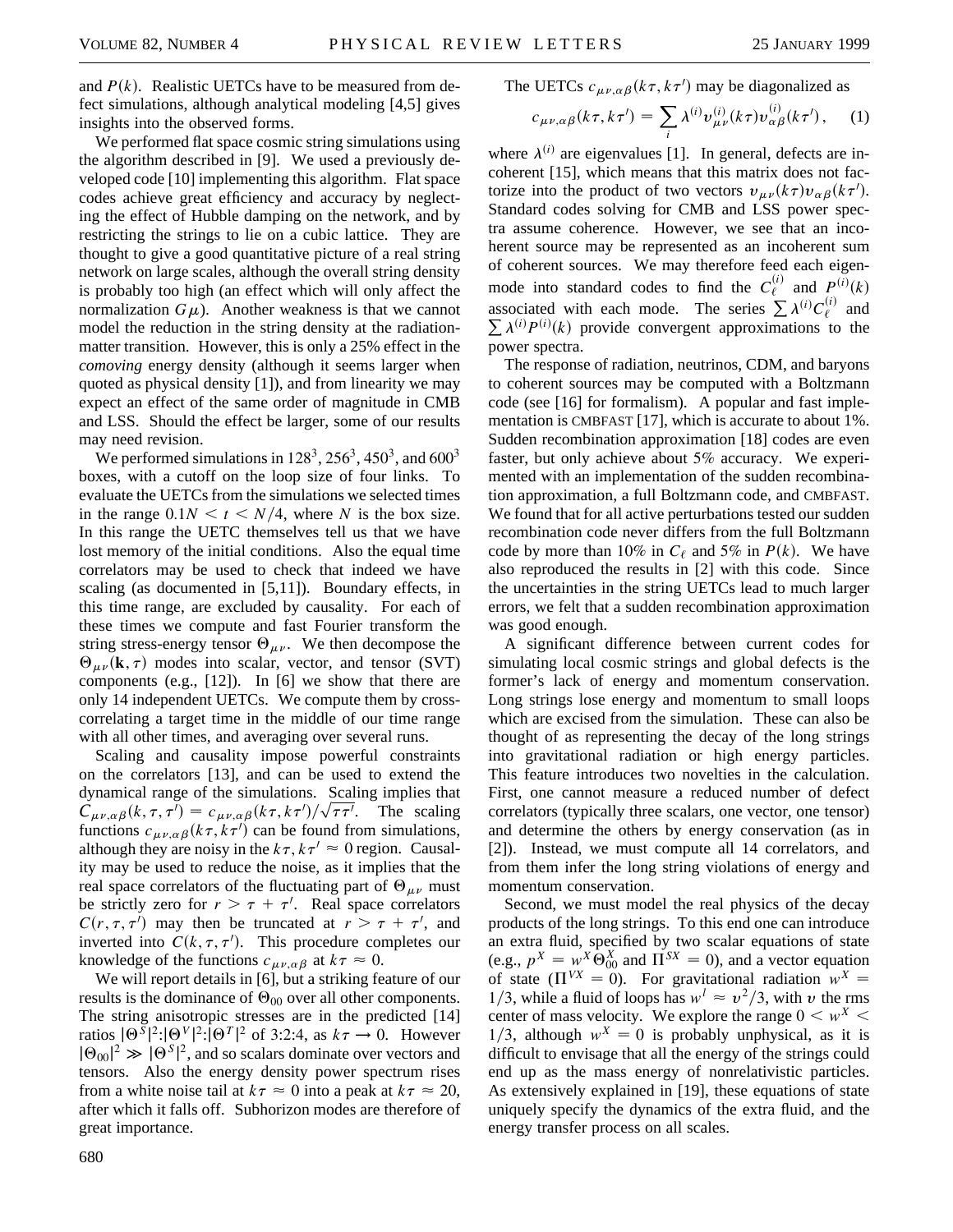Another possibility is that strings decay into very high energy particles [7,11], which must scatter and eventually thermalize with the background fluids. This process entails transfer of energy and momentum to radiation, baryons, and CDM. In such scenarios, in addition to being active perturbations, strings would also seed entropy fluctuations [20]. We parametrize such process by a single parameter on all scales, the percentage of energy coming out of the network permitted to go into these various channels.

String decay products are clearly the most uncertain aspect of cosmic string theory. By measuring the full 14 UETCs associated with long strings, we assume nothing about decay products when extracting information from simulations (unlike [4] where long strings and decay products are modeled together). The simulations will then also place constraints upon the decay products.

In Fig. 1 we plot  $\left[\ell(\ell+1)C_{\ell}/2\pi\right]^{1/2}$ , setting the Hubble constant to  $H_0 = 50$  km sec<sup>-1</sup> Mpc<sup>-1</sup>, the baryon fraction to  $\Omega_b = 0.05$ , and assuming a flat geometry, no cosmological constant, three massless neutrinos, standard recombination, and cold dark matter. We superimpose also current experimental points. The most interesting feature is the presence of a reasonably high Doppler peak at  $\ell = 400 - 600$ , following a pronouncedly tilted large angle plateau (cf. [21]). This feature sets local strings apart from global defects. It puts them in better shape to face the current data.

The CMB power spectrum is relatively insensitive to the equation of state of the extra fluid. We have plotted results for  $w^X = 1/3, 0.1, 0.01$ . Dumping some energy

into CDM has negligible effect. Small dumps into baryon and radiation fluids, on the contrary, boost the Doppler peak very strongly. We plotted the effect of dumping 5% of the energy into the radiation fluid.

The LSS power spectra on the other hand is strongly dependent on  $w^X$ . In Fig. 2 we plotted the CDM power spectrum  $P(k)$  together with experimental points as in [8]. The normalization has been fixed by COBE data points. We see that the peak of the spectrum is always at smaller scales than standard CDM predictions, or observations. However, the overall normalization of the spectrum increases considerably as  $w^X$  decreases.

The CDM rms fluctuation in  $8h^{-1}$  Mpc spheres is  $\sigma_8 =$ 0.4, 0.6, 1.8 for  $w^X = 1/3, 0.1, 0.01$ . Hence, relativistic decay products match well the observed  $\sigma_8 \approx 0.5$ . On the other hand in  $100h^{-1}$  Mpc spheres one requires bias  $b_{100} = \sigma_{100}^{\text{data}} / \sigma_{100} = 4.9, 3.7, 1.6$  to match observations.

Energy dumps into radiation have no effect on the CDM power spectrum. However, if there is energy transfer into CDM or baryons, even with  $w^X = 1/3$ , the CDM power spectrum is highly enhanced. This is due to the addition of small scale entropy fluctuations to the usual fluctuations gravitationally induced by the stings. We plot the result of a 5% transfer into CDM and a 20% transfer into baryons (with  $w^X = 1/3$ ) for which  $b_{100} = 2.0, 1.5$ .

Hence in our calculations local strings have a bias problem at  $100h^{-1}$  Mpc, although its magnitude is not as great as found in [4]. It depends sensitively on the decay products, being reduced if the strings have a channel into nonrelativistic particles, or if there is some energy transfer into



 $10<sup>4</sup>$  $\bar{\ast}$ ¥  $P(k)$   $[(h/Mpc)^{-9}]$ ∤ sCDM 100  $w^x = 0.01$  $w^x = 0.1$  $w^x = 1/3$ 10  $0.01$  $0.1$  $k$  [h/Mpc]

FIG. 1. The CMB power spectra predicted by cosmic strings decaying into loop and radiation fluids with  $w^X$  =  $1/3, 0.1, 0.01, 0$ . We have plotted  $\left[\ell(\ell + 1)C_{\ell}/2\pi\right]^{1/2}$  in  $\mu$ K, and superposed several experimental points. The higher curve corresponding to  $w^X = 1/3$  shows what happens if 5% of the energy goes into the radiation fluid.

FIG. 2. The power spectrum in CDM fluctuations for cosmic strings, with  $w^X = 0.01, 0.1, 1/3$ . We plotted also the standard CDM scenario prediction and points inferred by Peacock and Dodds from galaxy surveys. The top 2  $w^{\overline{X}} = 1/3$  curves correspond to a 5% transfer into CDM, and a 20% transfer into baryons (top).